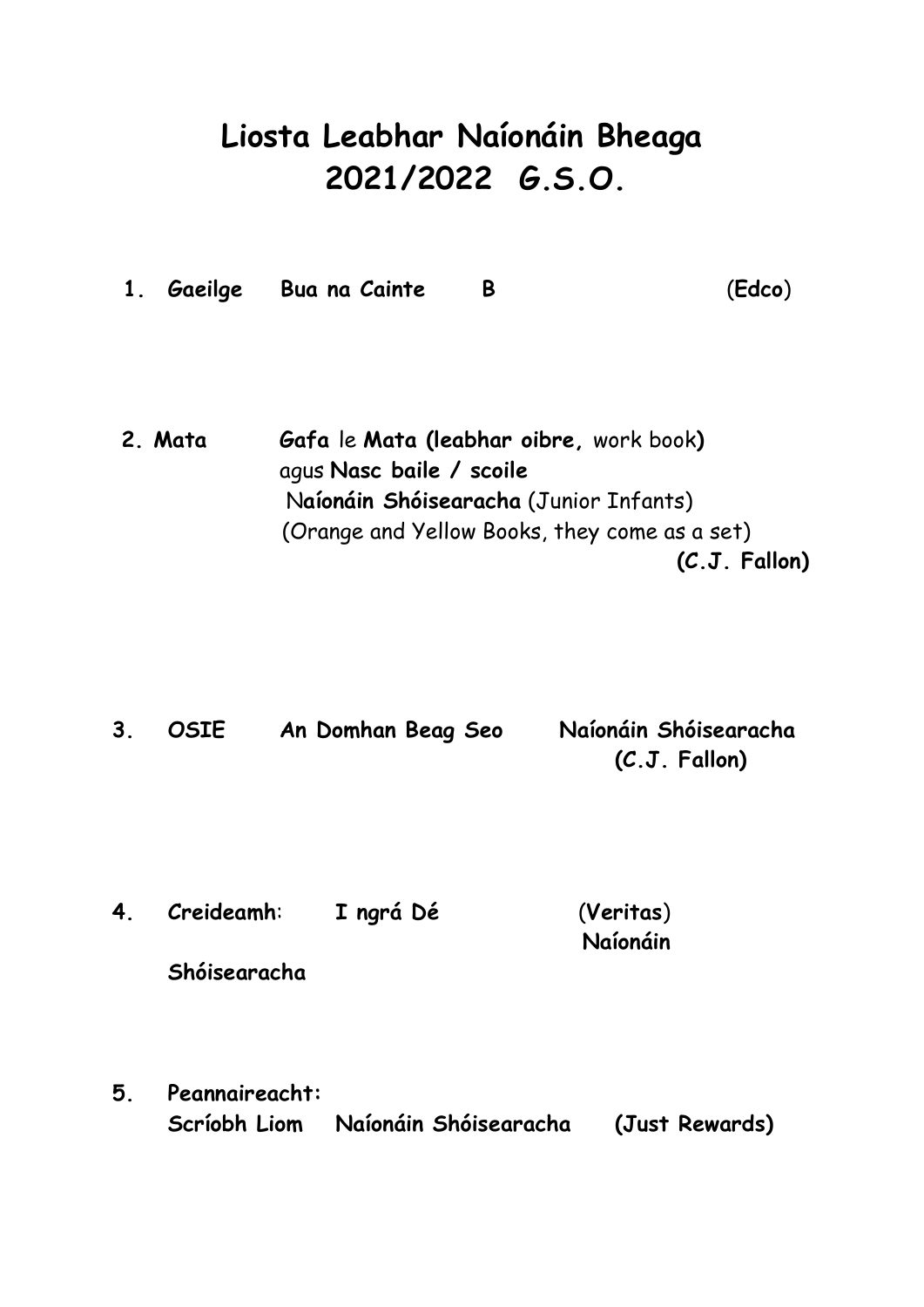- **Ceannóidh na Múinteoirí na cóipleabhair, fillteán plastic, pinn luaidhe agus criáin.**
- The Class Teacher will provide **All** copies, plastic folder pencils, crayons etc., for your child in September.

There is no need for your child to bring in any of these items.

**All** books will be collected by Teacher on the first day of school and stored in the classroom.

**Gaelscoil Osraí uniforms available from Richard Duggan and Pauls, High Street, Kilkenny.**

# **Important Notices for Naíonáin Bheaga**

**1. Scríobh ainm do pháiste go soiléir ar chlúdach gach leabhar led'thoil.**

Please Label **All** Property, e.g. jumpers, school bags, lunch box etc. belonging to your child clearly with Child's name and Class. **Write name of Pupil on Front Cover of All Books. Label Tracksuit Top Clearly.**

**2. Mála Scoile**

**Bíodh an mála scoile mór go leor chun fillteán A4 a thógaint go héasca.** 

**Bí cinnte gur féidir le do pháiste an mála scoile agus an bosca lón a oscailt agus a dhúnadh go héasca.**

Please ensure that your child's school bag is **big enough to hold an A4** 

## **Folder**.

Your child should be able to open and close their school bag / lunch box with ease.

# **3. Eadaí Scoil:**

**Junior Infants need only wear the School Tracksuit.**